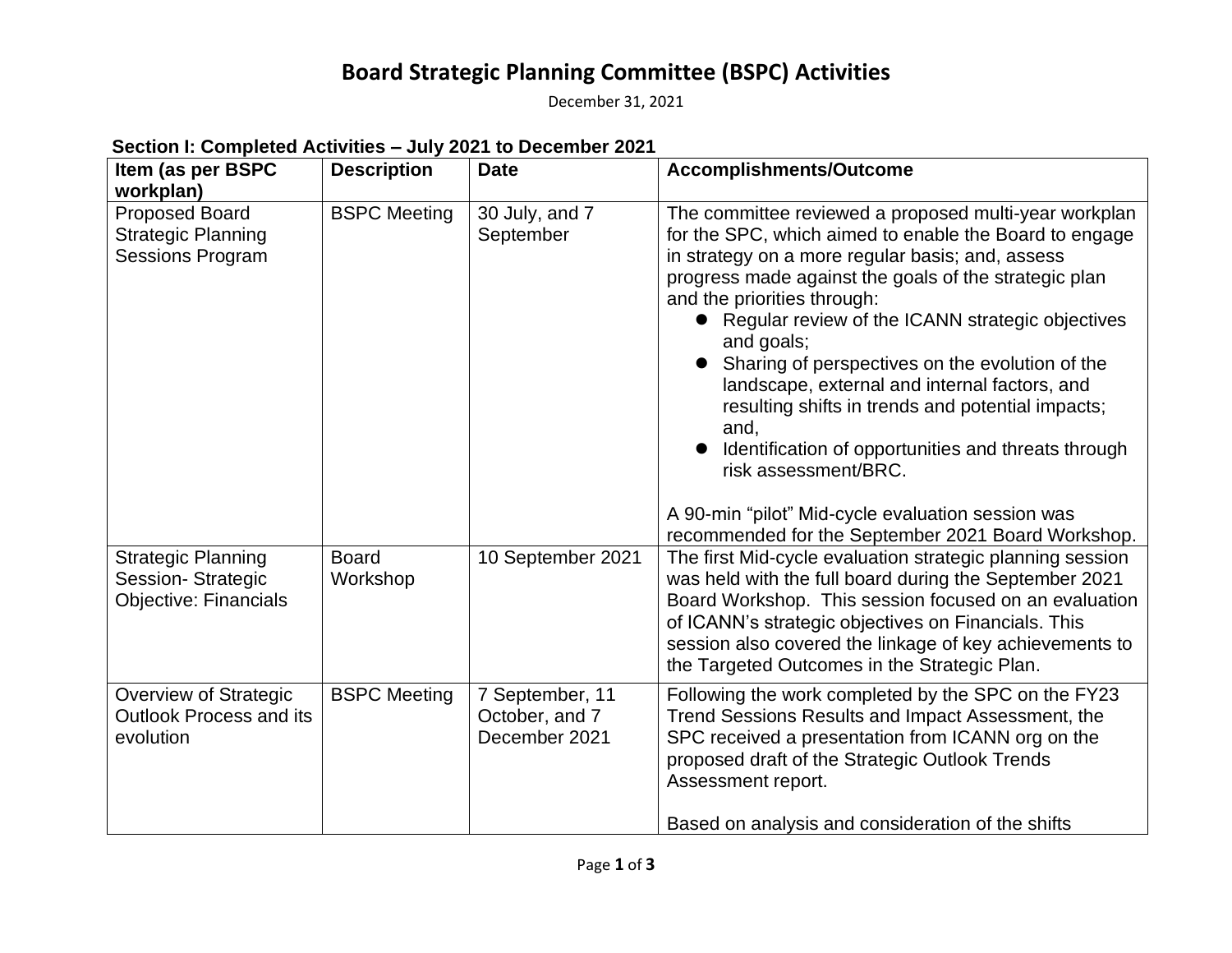# **Board Strategic Planning Committee (BSPC) Activities**

December 31, 2021

|                                                          |                     |                 | identified during the trend exercise, the committee<br>recommended that the ICANN Board confirm that the<br>current ICANN Strategic Plan for Fiscal Years 2021-2025<br>should remain unchanged. In doing so the Board<br>demonstrated that was fulfilling its responsibility to<br>evaluate the ongoing relevance of the current strategic<br>plan. |
|----------------------------------------------------------|---------------------|-----------------|-----------------------------------------------------------------------------------------------------------------------------------------------------------------------------------------------------------------------------------------------------------------------------------------------------------------------------------------------------|
|                                                          |                     |                 | Tactical recommendations from the report have been<br>accounted for in the Draft FY23 Operating Plan, which<br>was posted for Public Comment 8 December 2021.                                                                                                                                                                                       |
|                                                          |                     |                 | The Board Resolution confirming the strategic plan is<br>published here: Board Resolution                                                                                                                                                                                                                                                           |
|                                                          |                     |                 | The report is published here: <b>FY23 Strategic Outlook</b><br><b>Trends Report.</b><br>Preparations for the FY24 Planning Process were also                                                                                                                                                                                                        |
|                                                          |                     |                 | discussed.                                                                                                                                                                                                                                                                                                                                          |
| BSPC oversight of the<br>work on the Evolution<br>of MSM | <b>BSPC Meeting</b> | 7 December 2021 | The oversight of the strategic initiative to Evolve the<br>Effectiveness of the MSM was added to the workplan of<br>the BSPC. Given that the scope of this effort includes the<br>monitoring of the effectiveness improvements resulting<br>from evolving the reviews process, the OEC will also<br>have a significant role to play.                |
|                                                          |                     |                 | The transition of the BOP on the Evolution of the MSM to<br>the SPC and the OEC is scheduled for Q1 CY 2022.                                                                                                                                                                                                                                        |